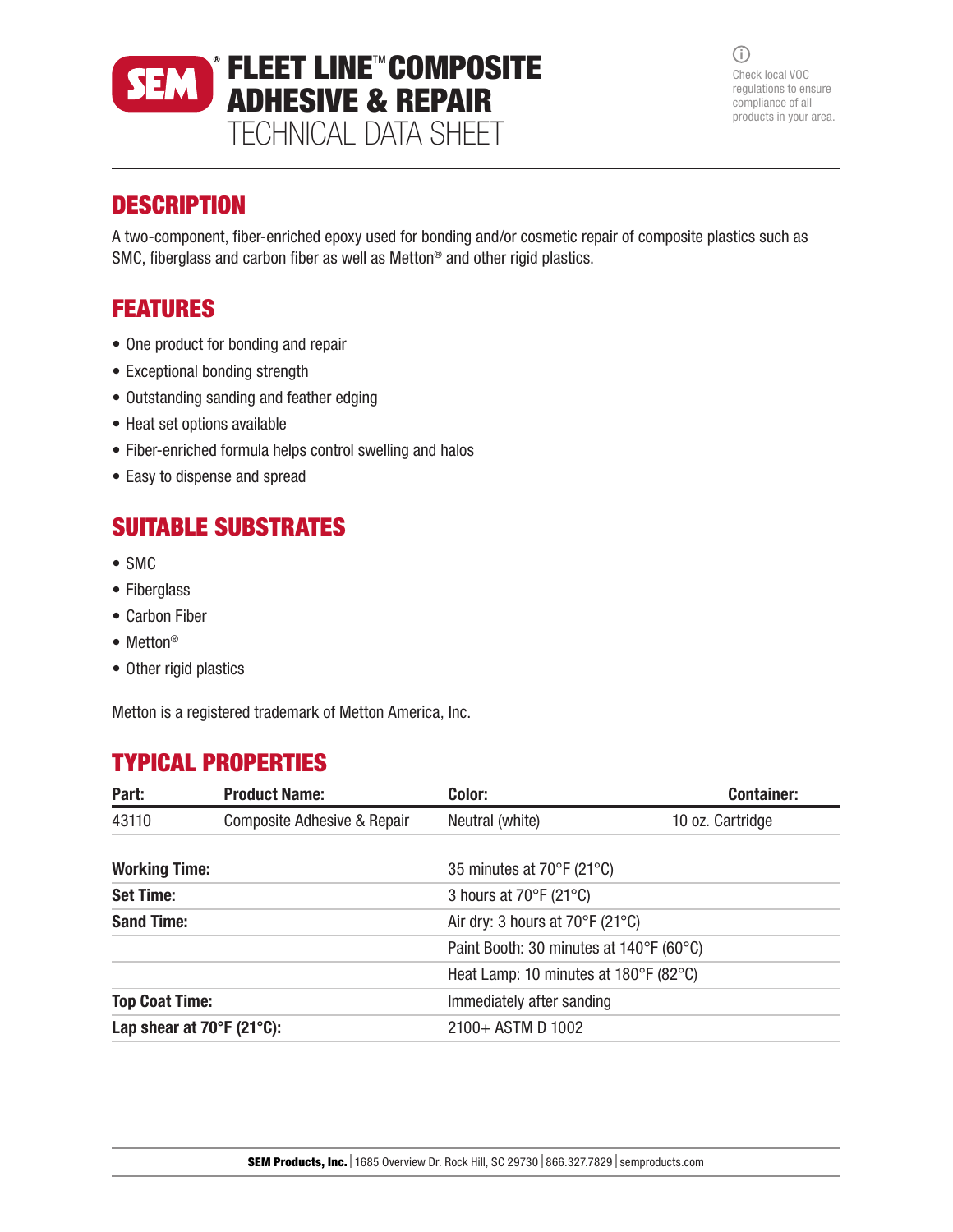# HANDLING AND APPLICATION



#### FOR REPAIRING:

PREPARATION:

Surfaces should be clean, dry and free of contamination. Clean surfaces to be repaired with Plastic & Leather Prep, SEM Solve or XXX Universal Surface Cleaner. Do not saturate exposed fibers.

Note: Use masking tape to mask any exposed fibers prior to cleaning and always use clean, lint-free towels when cleaning surfaces to avoid lint and particle contamination.

#### BACKSIDE REPAIR/REINFORCEMENT:

Cover front side of damaged area with masking tape prior to back side repair.

- 1. Reinforce large holes and damaged areas from the backside with Fiberglass Cloth. In such cases, sand with  $36 - 80$  grit paper or disc,  $3 - 4$  inches around damaged area.
- 2. Blow off dust with clean, dry, compressed air.
- **3.** Remove cartridge tip and place Composite Adhesive & Repair cartridge into a Fleet Line Manual Applicator or Fleet Line Pneumatic Applicator. Equalize cartridge by dispensing product until both parts flow equally. Install Static Mixer and cut tip to desired bead size. Dispense 2 – 3 inches of test material to make certain color is uniform prior to applying to job.
- 4. Create a patch using a layer of Fiberglass Cloth sandwiched between two layers of Composite Adhesive & Repair detailed in steps  $5 - 7$ .
- 5. Apply enough material to the backside repair to completely cover the repair area when spread with a plastic spreader.
- 6. Cut a piece of Fiberglass Cloth large enough to cover repair with at least 1 inch of overlap onto nondamaged surface. Place Fiberglass Cloth onto the backside of the repair using a plastic spreader and enough pressure to "seat" the cloth into the dispensed adhesive.
- 7. Apply enough material to the backside repair to completely cover the Fiberglass Cloth. Spread with a plastic spreader.
- 8. Allow the Composite Adhesive & Repair to set by either allowing to air dry, heat set with a curing lamp or heated paint booth.
- 9. Steps 4 8 can also be completed by using Release Film as a backer and creating the patch away from the repair area then applying the patch assembly onto the repair. Roll with the Fiberglass Roller to ensure adhesion.



#### FRONTSIDE/COSMETIC REPAIR:

- **1.** Sand with 80 grit paper  $2 3$  inches around damaged area.
- **2.** "Dish" the damaged area  $1 2$  inches beyond the damage on all sides with a 36 grit grinding disc, making sure to round off any hard edges around the repair area.
- 3. Blow off dust with clean, dry, compressed air.
- **4.** Remove cartridge tip and place Composite Adhesive & Repair cartridge into a Fleet Line Manual **Applicator** or Fleet Line **Pneumatic Applicator**. Equalize cartridge by dispensing product until both parts flow equally. Install Static Mixer and cut tip to desired bead size. Dispense 2 – 3 inches of test material to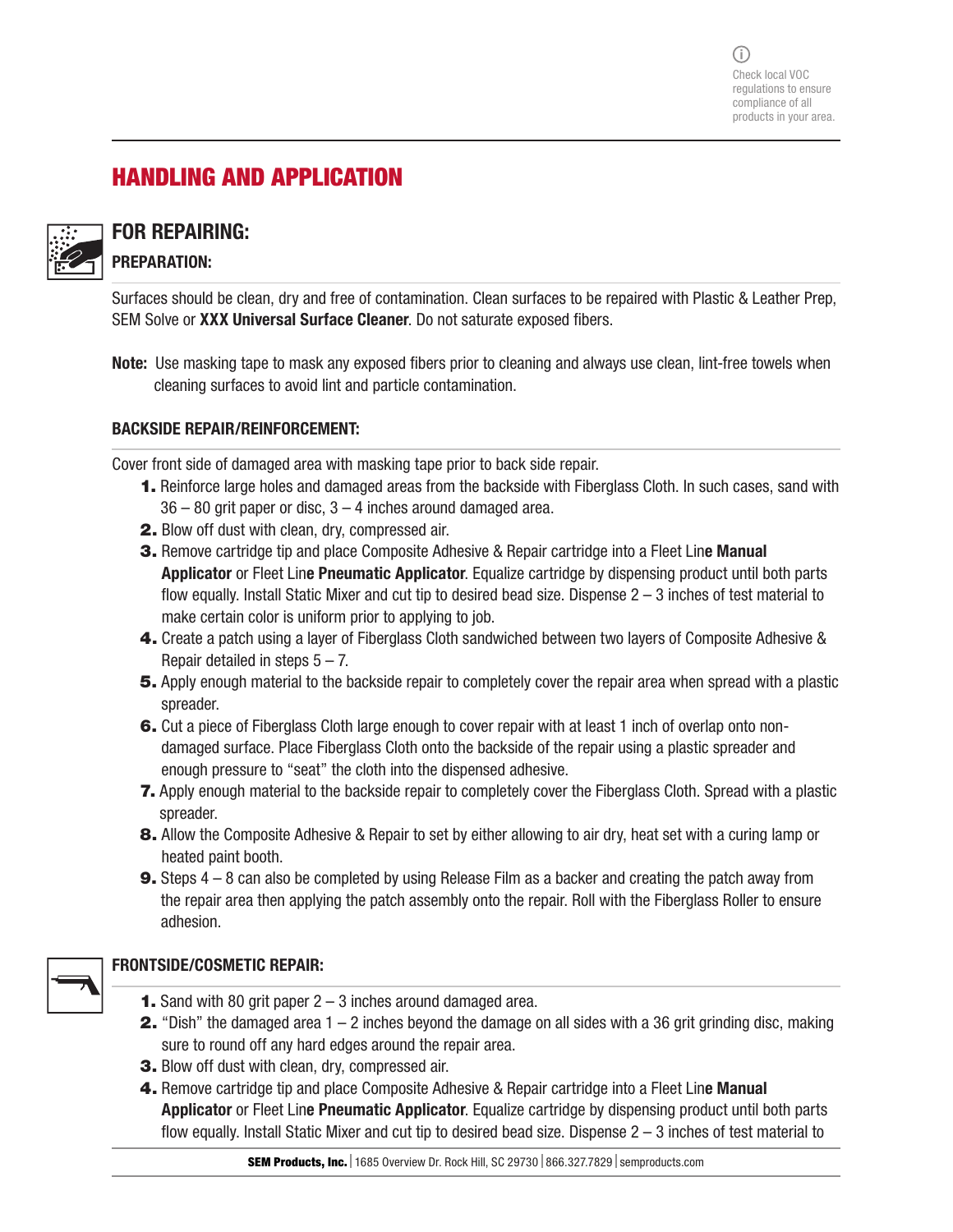make certain color is uniform prior to applying to job.

- 5. Construct a pyramid shaped patch matching the size of the dished area using progressively smaller, alternating layers of Fiberglass Cloth and Composite Adhesive & Repair onto a piece of Release Film. See illustration (A below.
- 6. Place pyramid shaped patch into dished area and roll with Fiberglass Roller to press patch into repair and remove air pockets. See illustration  $\overline{B}$  below.
- 7. Leave Release Film on surface and allow the Composite Adhesive & Repair to set by either allowing to air dry, heat set with a curing lamp or heated paint booth.
- 8. After Composite Adhesive & Repair has set and cooled completely from heat set option, remove Release Film and sand surface with 80 grit paper, then 180 grit paper.
- 9. Blow off dust with clean, dry, compressed air.
- 10. Composite Adhesive & Repair can be also be used as a skim coat, if necessary, to fill in any errant sandscratches, grind marks or pin holes. Carbo Fill+™ is also recommended for skim coating applications and does not require heat cure, allowing for a faster repair. Sand with 180 grit paper.
- 11. Blow off dust with clean, dry, compressed air, then prime and refinish per manufacturer's instructions.





#### FOR BONDING: COMPOSITES OR OTHER RIGID PLASTICS

- 1. Clean surfaces to be bonded with Plastic & Leather Prep.
- 2. Sand with 80 grit paper and blow off to remove dust.
- **3.** Re-clean surface with Plastic & Leather Prep, if necessary. Do not saturate exposed fibers.
- 4. Apply Composite Adhesive & Repair to both bonding surfaces. Use enough material to completely fill the joint when parts are clamped. To assure maximum bond strength, surfaces must be mated within adhesive's working time.

**IMPORTANT:** Applications are intended for secondary (cosmetic) panels only. Structural components should never be repaired unless specified by the OEM.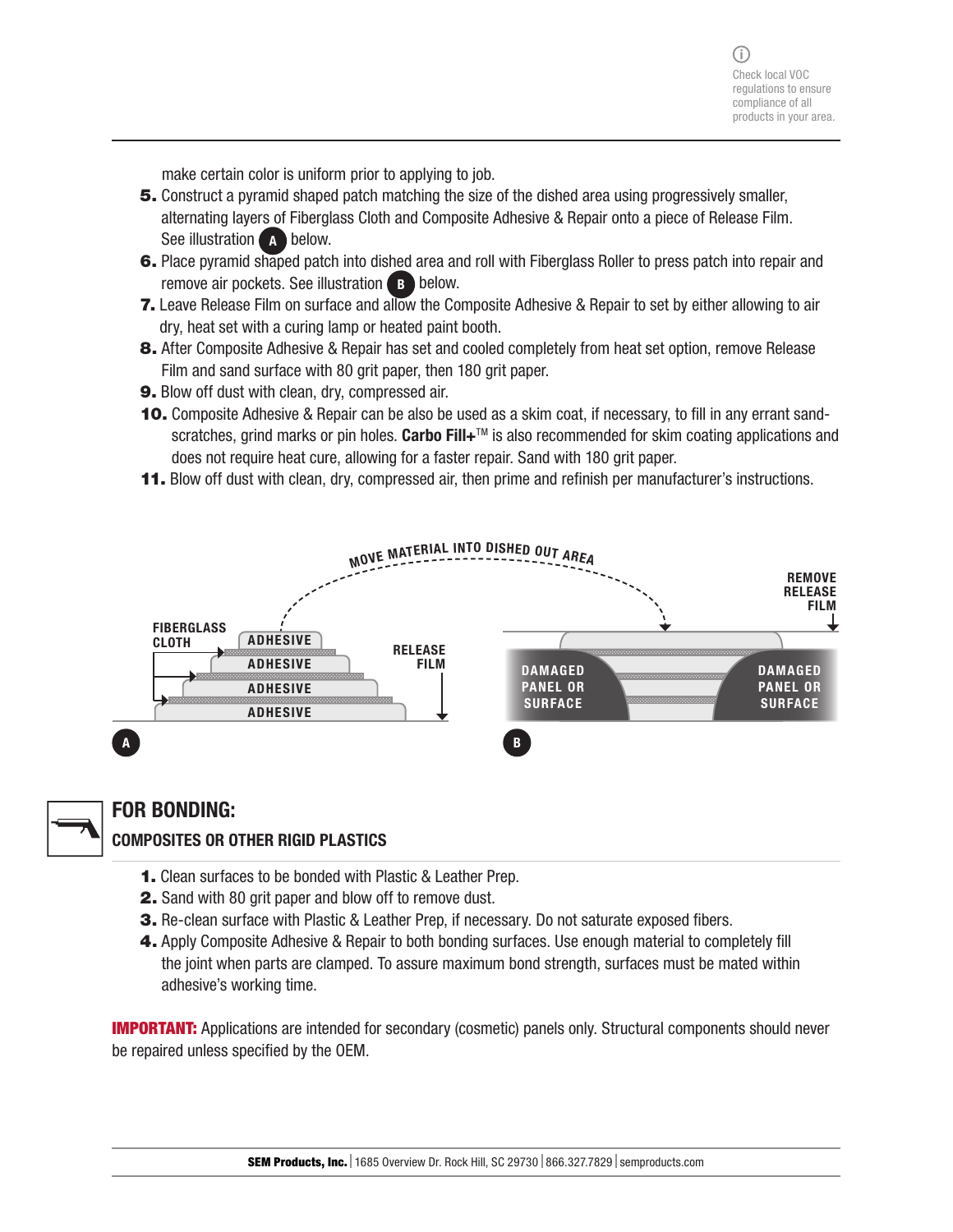### MIXING:

It is recommended that Composite Adhesive & Repair be dispensed through a static mixer. It can also be dispensed onto a mixing board and mixed thoroughly by hand. When mixed properly, Composite Adhesive & Repair should achieve a uniform color. Heat build-up during and after mixing is normal.

#### STATIC MIXERS:

| Part: | <b>Product Name:</b>                                     | For: | <b>Container:</b> |
|-------|----------------------------------------------------------|------|-------------------|
| 70011 | Integral Nut Square Static Mixers 7 and 10 oz. cartridge |      | 6 pack            |
| 70012 | Integral Nut Square Static Mixers 7 and 10 oz. cartridge |      | 50 pack           |

#### CURING:

Parts should remain undisturbed during the interval of time between the material's working time and set time. Temperatures below 55°F (13°C) will slow the cure rate; above 85°F (29°C) will accelerate cure rate. At 70°F (21 $^{\circ}$ C), Composite Adhesive & Repair sets in 3 hours and can be sanded in 3 – 4 hours. To accelerate cure time, heat set the repair for either 30 minutes @ 140°F (60°C) or 10 minutes @ 180°F (82°C).



### CLEANUP:

It is important to clean up excess adhesive from the work area and application equipment before it cures. Use appropriate cleaning materials compliant with VOC regulations in your area. Keep containers tightly closed after use.



### STORAGE:

Composite Adhesive & Repair should be stored in a cool, dry place with adequate ventilation away from heat, sparks and flames. The shelf life for Composite Adhesive & Repair is 2 years when stored at  $40-77^{\circ}F$  $(4 - 25^{\circ}C)$ . Exposure above room temperature will reduce shelf life.